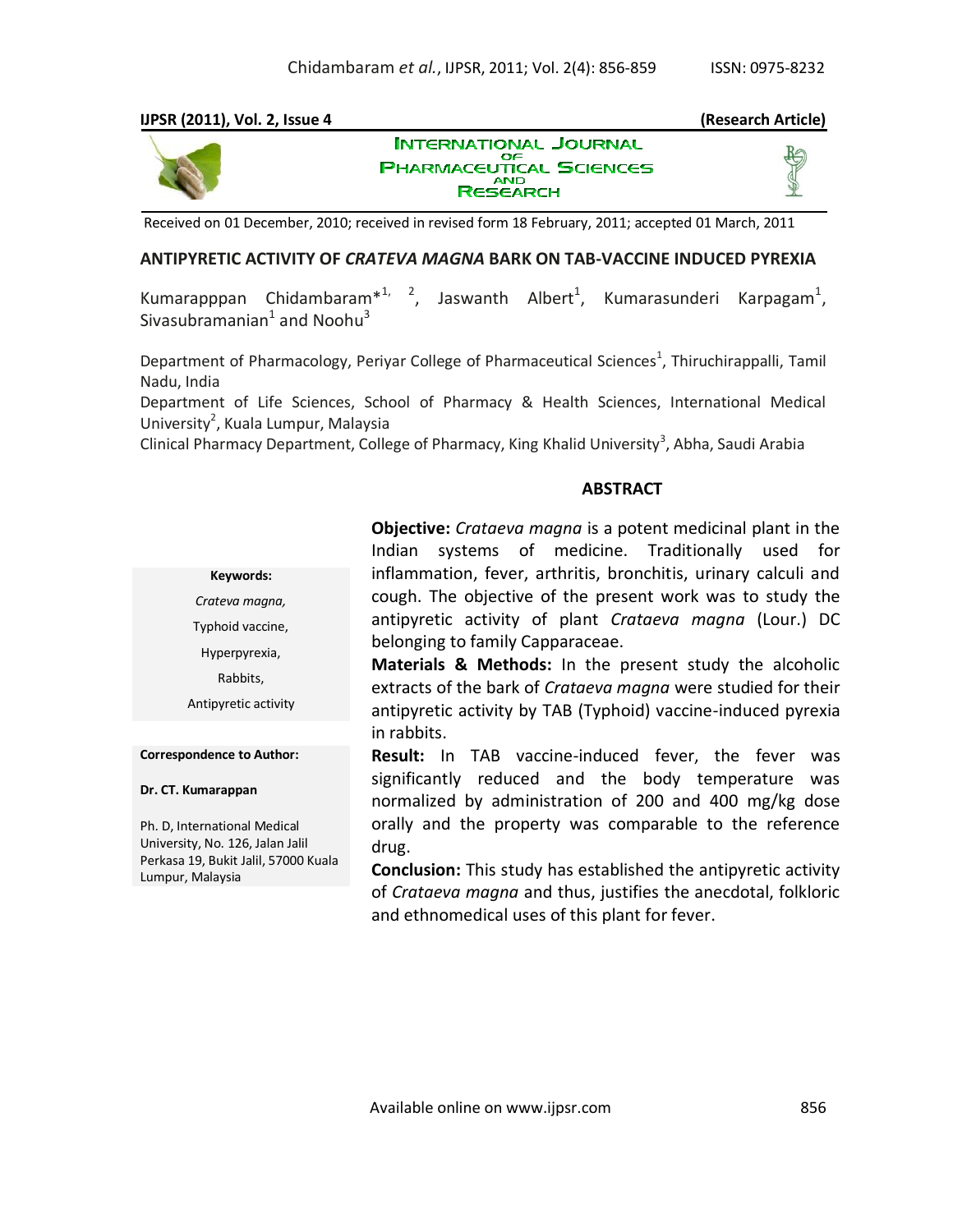**INTRODUCTION:** *Crataeva magna* (Lour.) DC. (Capparaceae) is a high-value medium sized deciduous medicinal tree of tropical climate found in tropical regions of the world and also grows almost all over India, especially in the semiarid regions. Medicinal usage has been reported in traditional systems of medicine, such as Ayurveda and Unani, wherein the plant is frequently preferred in the treatment of urinary disorders that reoccur owing to development of antibiotic resistance by the infecting organism  $1/2$ . It has lithnotriptic, diuretic, demulcent and tonic properties <sup>3-5</sup>.

It is one of the medicinal plants in India, which possess anti-inflammatory and anti-arthritic activity. Various parts of this plant, including the root, stem, flower and leaves are recommended for the treatment of fever in combination and separately. The root juice is given for the relief of fever in whole part of India. It is also useful in disorders of urinary organs, urinary tract infections, pain, intermittent fever, asthma, bronchitis, renal and vesicle calculi. Bark yields triterpenoids ( $\alpha$  and β- amyrin, ceryl alcohol, lupeol, friedelin, betulinic acid, 4-taraxasterol, lupenone), flavonoids (rutin, catechin, quercetin) and alkaloids (cadabicine) <sup>6, 7</sup>.

However, it has been best known for its action on urinary calculi and it has an official status in the Indian herbal pharmacopoeia-2002, as an anti-lithiatic drug. There are no scientific studies in support of this traditional claim for its antipyretic activity. In the present communication the alcohol extract derived from the aerial part of *C. magna*  was evaluated for its antipyretic activity in experimental animals.

# **MATERIALS AND METHODS:**

**Plant Materials:** Bark of *Crataeva magna* which was reported to be used against fevers by folk doctors in TamilNadu and bark, were collected in the month of June 2008. The twigs of the plant

along with flowers were submitted and Chief botanist at Department of Botany, St Joseph's college, Trichirappalli, authenticated it. A voucher specimen (PPRL/No.-1596/09A) has been deposited in the herbarium of the Pharmacology Department, Periyar College of Pharmaceutical Sciences, Thiruchirappalli, India.

**Preparation of Plant Extract:** The barks of *C.magna* were shade dried and powdered, passed in sieve 22. The powered material was extracted using 95% ethanol in Soxhlet apparatus The alcoholic extract obtained was filtered and the process was repeated for four days. The resulting filtrates were pooled for further processing. This pooled ethanolic extract was concentrated on rotavapour (Buchi R-114) and subjected to freeze drying in a Lypholizer (Heto Fd 3 drywinner). The dried extract was weighed to calculate the yield. This extract (yield 6.67%) and the dried plant extracts were freshly dissolved or suspended in normal saline prior to before administration.

**Animals:** White rabbits (1.50-2.0 g) of either sex, maintained in the Animal Experimental Laboratory of Periyar College of Pharmaceutical Sciences, at room temperature of  $25 \pm 2$ °C, relative humidity of 75±5% and 12 h dark-light cycle. Food and water were given *ad libitum*. The project was approved by Institute Animal Ethical Committee. Each experimental group consisted of six animals housed in separate cages. The animals had access to standard laboratory feed (M/s. Hindustan Lever Ltd.)

**TAB vaccine-induced pyrexia:** This was studied in rabbits. The animals were maintained in the laboratory for 24 h prior to the experiment  ${}^{8}$ . The antipyretic activity was assessed by the method of TAB (Typhoid) vaccine-induced pyrexia with some modification <sup>9</sup>. In this method the rabbits were divided into groups, each group consisted of six animals. The control group was treated with 2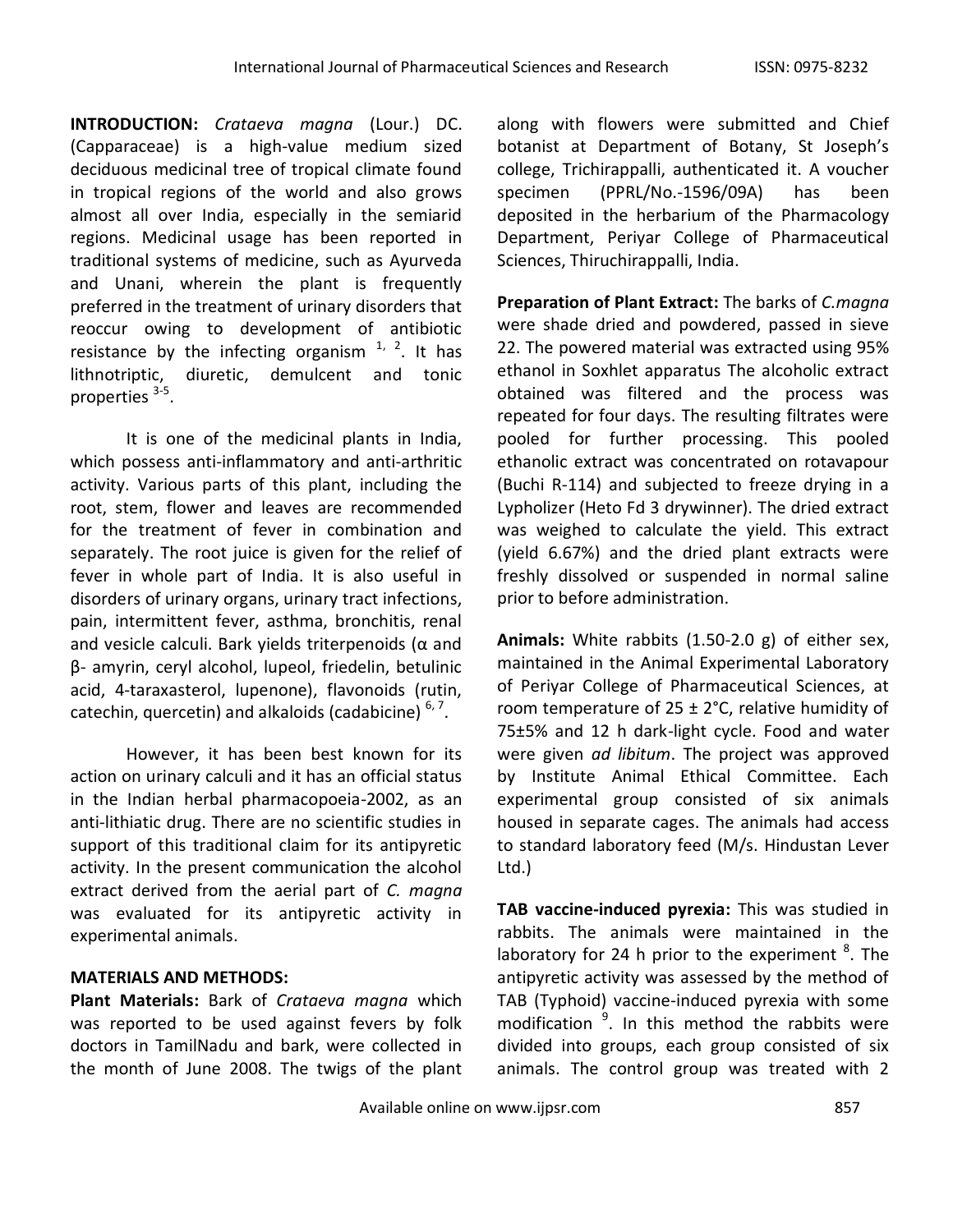ml/kg of saline. The normal rectal temperature of a group of rabbits was recorded by a telethermometer at hourly intervals for a period of 4 h. TAB vaccine was administered intravenously into the marginal ear vein of rabbits at a dose of 0.5 ml/rabbit. *C. magna* was administered orally in doses of 100 and 200 mg/kg, 60 min after TAB vaccine when there was significant pyrexia. Subsequently, the rectal temperature was recorded every 30 min up to 3 h. Paracetamol 100 mg/kg (po) was used for comparison.

**Statistical analysis:** The significance of difference among the various treated groups and control group were analyzed by means of one-way ANNOVA followed by Dunnett's multiple comparison tests using Graphat Instat Software

(SanDiego, CA, USA) *p* < 0.05 accepted as significant. The experimental results are represented as mean ± SEM (standard error mean). Student's *t*-test was used

**RESULTS AND DISCUSSION:** In the preliminary phytochemical screening *C.magna* revealed the presence of alkaloids, terpenoids, phytosterols, flavonoids and flavonones. Several traditional claims, the usefulness in pain, inflammation and fever have been emphasized more in literature  $^{10}$ . Hence, *C.magna* was considered that investigations for these medicinal properties may give scientific authentication to the traditional claims. **Table 1** shows the antipyretic activity of *C.magna* on TAB Vaccine induced hyperpyrexia in experimental white rabbits.

**TABLE 1: ANTIPYRETIC EFFECT OF ALCOHOLIC EXTRACT OF** *C. MAGNA* **BARK ON TAB VACCINE INDUCED HYPERPYREXIA IN RABBITS**

|                             | <b>Basal °C</b>  | °C 2 hrs after TAB<br>Vaccine | °C after treatment with drugs/hr |                  |                    |                     |
|-----------------------------|------------------|-------------------------------|----------------------------------|------------------|--------------------|---------------------|
| <b>Treatment &amp; Dose</b> |                  |                               | $1st$ hr                         | $2^{nd}$ hr      | $3^{\text{rd}}$ hr | $4^{\text{th}}$ hr  |
| Control (saline) 1ml/100 gm | $35.2 \pm 0.13$  | $38.28 \pm 0.30$              | $37.71 \pm 0.10$                 | $37.33 \pm 0.15$ | $37.26 \pm 0.31$   | $37.11 \pm 0.07$    |
| C.magna 150 mg/kg, p.o.     | $35.6 \pm 0.21$  | $38.06 \pm 0.34$              | $38.01 \pm 0.28$                 | $37.75 \pm 0.18$ | $37.26 \pm 0.48$   | $36.16 + 0.11*$     |
| C. magna 300 mg/kg, p.o.    | $35.92 \pm 0.18$ | 38.25+0.38                    | 38.12+0.36                       | 37.88±0.79       | $36.91 + 0.24*$    | $35.96 + 0.39**$    |
| Paracetamol 100 mg/kg, p.o. | $35.3 \pm 0.14$  | $38.01 \pm 0.29$              | $37.96 \pm 0.45$                 | $37.15 \pm 0.13$ | $36.36 \pm 0.13*$  | $35.45 \pm 0.23$ ** |

Values are expressed as mean  $\pm$  SEM of six animal per group (n=6). \* p<0.05, \*\* p<0.001 significant when compared with reference drug paracetamol

When the extract was administered to rats with established TAB vaccine-induced fever, the fever was significantly reduced and the body temperature was normalized by administration of 150 and 300mg/kg dose intraperitoneally. However, 100mg/kg dose of extract had no effect on the rectal temperature of rabbits (Not shown). The response in higher doses was almost comparable to that of paracetamol.

TAB vaccine is a sterile suspension, 1ml containing  $1 \times 10^9$  S. typhi and  $7.5 \times 10^8$  each of S. *paratyphi* A and B organisms in 5 and 10ml vials. It is probable that the TAB induced hyperpyrexia indirectly by causing release of endogenous pyrogen. It was of interest to note that the extracts of *C. magna* aerial parts produced a rather modest decrease in the body temperature in hyperthermic rats. Regulation of body temperature requires a delicate balance between the production and loss of heat, and the hypothalamus regulates the set point at which body temperature is maintained. The cause of this decrease may be central and/or peripheral in origin. Clinically available antipyretic drugs, such as paracetamol and the non-steroidal anti-inflammatory drugs are able to lower the body temperature only in feverish patients. In general, non-steroidal anti-inflammatory drugs produce their antipyretic action through inhibition of prostaglandin synthetase within the hypothalamus  $11, 12$ . Therefore, it appears that the antipyretic action of the extract may also be related to the